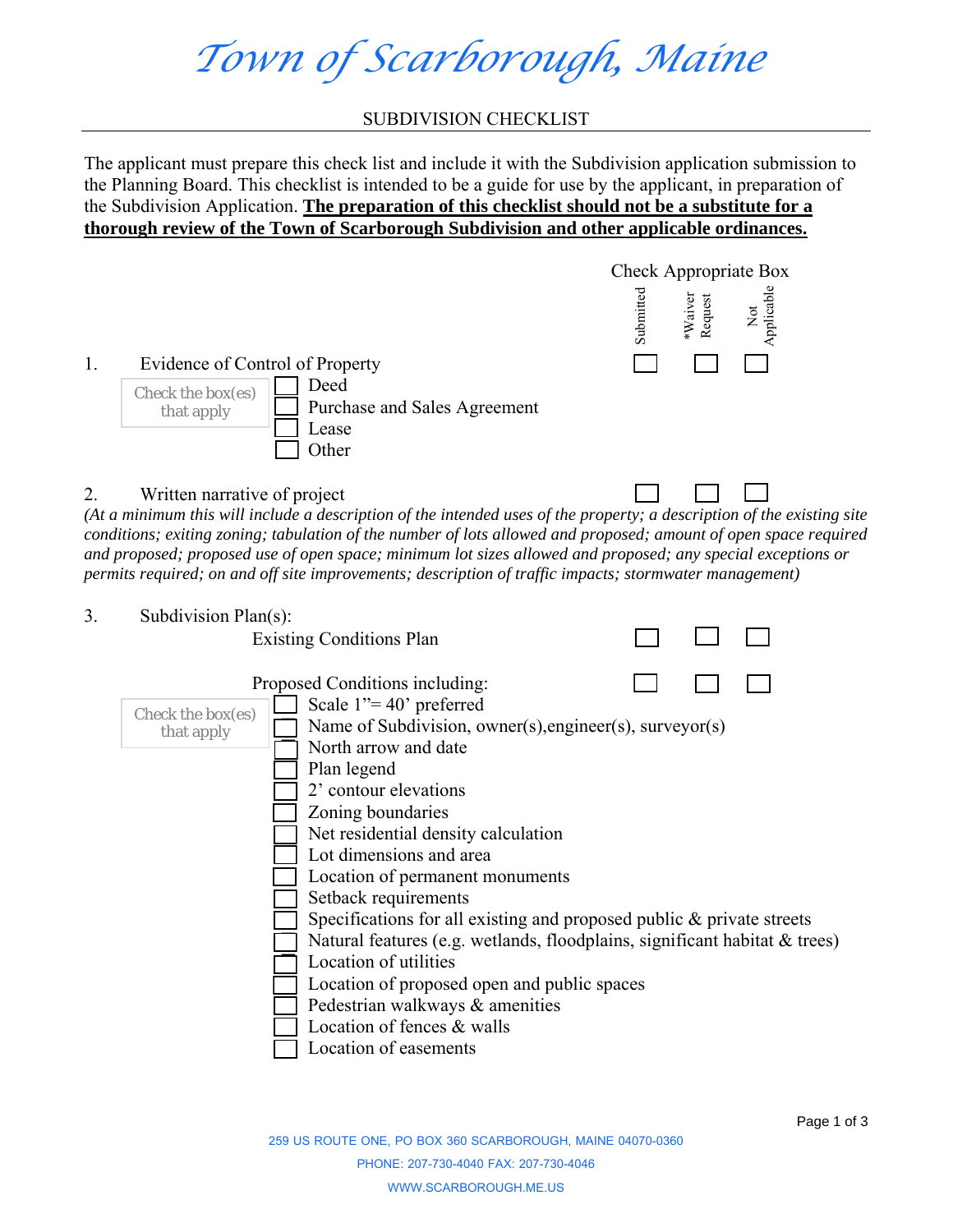# *Town of Scarborough, Maine*

### SUBDIVISION CHECKLIST

|                                                                                                                                                                                                                                                                                                  | Applicable<br>Submitted<br>Request<br>Waiver<br>$\breve{\mathbf{z}}$                                                                                                                                   |  |  |  |  |  |  |
|--------------------------------------------------------------------------------------------------------------------------------------------------------------------------------------------------------------------------------------------------------------------------------------------------|--------------------------------------------------------------------------------------------------------------------------------------------------------------------------------------------------------|--|--|--|--|--|--|
| 4.                                                                                                                                                                                                                                                                                               | Abutters list and mailing addresses (to be provided on mailing labels)                                                                                                                                 |  |  |  |  |  |  |
| 5.                                                                                                                                                                                                                                                                                               | <b>Location Map</b><br>(Showing relationship of the project to the surrounding area)                                                                                                                   |  |  |  |  |  |  |
| Landscaping Plan<br>6.<br>(Designation of the location, size, species of streetscape, parks, esplanades or other open space)                                                                                                                                                                     |                                                                                                                                                                                                        |  |  |  |  |  |  |
| 7.                                                                                                                                                                                                                                                                                               | <b>Wastewater Accommodations</b><br>Sewer connection<br>Check the box(es)<br>that apply<br>Demonstrate ability to serve on-site<br>Nitrate plum analysis                                               |  |  |  |  |  |  |
| 8.                                                                                                                                                                                                                                                                                               | Stormwater and Erosion control<br>Pre & Post development conditions<br>Check the box(es)<br>that apply<br>Stormwater management systems and details<br>Erosion control measures and details            |  |  |  |  |  |  |
| 8(A). Post-Construction Stormwater Infrastructure Management<br>If the following criteria apply to your application please refer to Chapter 419, Post-Construction<br>Stormwater Infrastructure Management Ordinance for further requirements:<br>YES<br>NO<br>Disturb one or more acres of area |                                                                                                                                                                                                        |  |  |  |  |  |  |
| "<br>9.                                                                                                                                                                                                                                                                                          | <b>Traffic Analysis</b><br>Traffic flow patterns<br>Check the box(es)<br>Peak hour trip generation<br>that apply<br>Measured sight distances from driveway access<br>Calculated impact/mitigation fees |  |  |  |  |  |  |
| 10.                                                                                                                                                                                                                                                                                              | Off-Site Improvements<br>Road Improvements<br>Check the box(es)<br>Sidewalks<br>that apply<br>Natural Areas, open space, parks<br>Other (please describe)                                              |  |  |  |  |  |  |